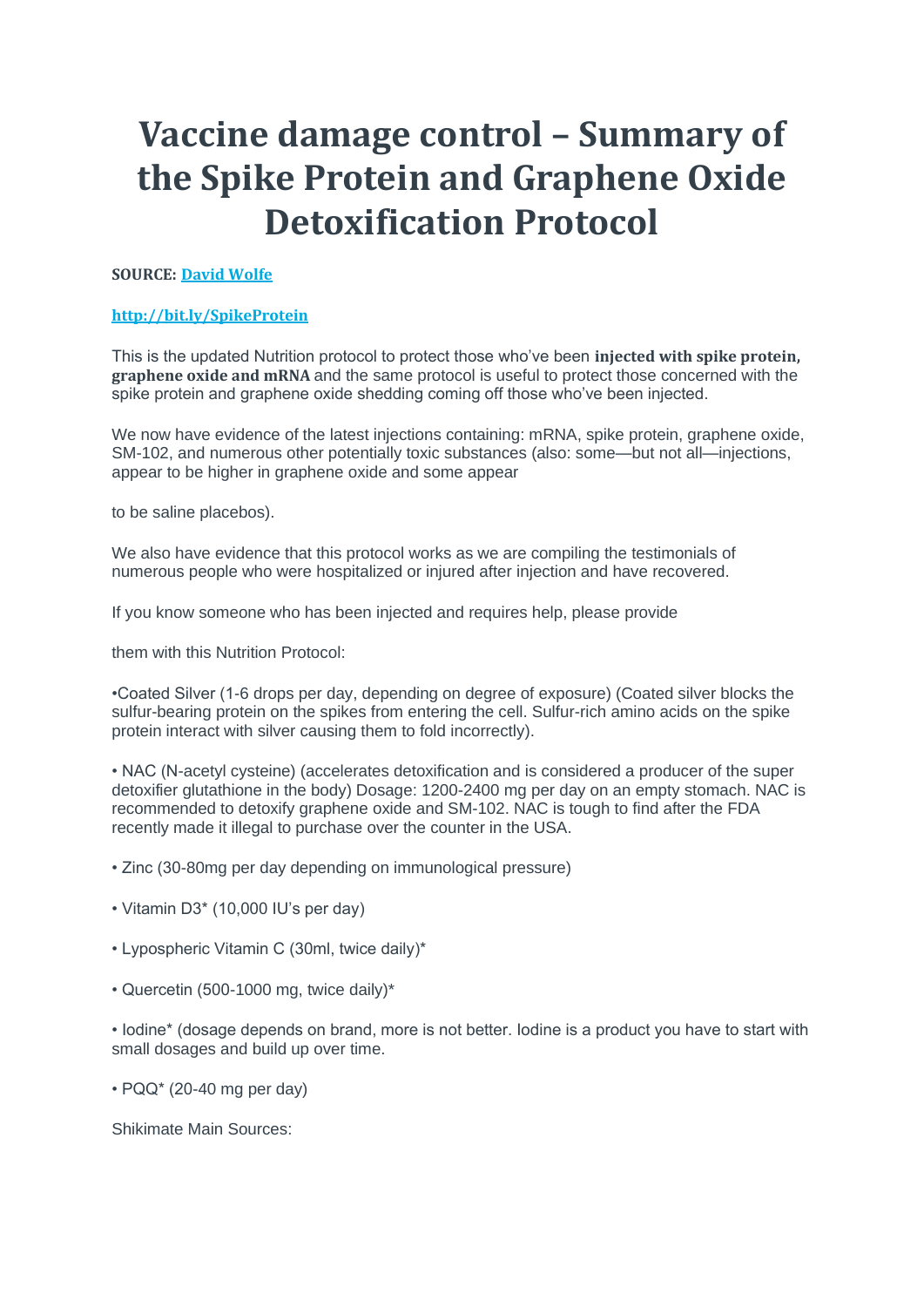• Pine Needle Tea for shikimic acid or shikimate (from green edible pine needles) There are toxic pine needles, be careful! When drinking pine needle tea, drink the oil/resin that accumulates too! Shikimate, shikimic acid and their derivatives possess: cancer fighting, antiviral, antimicrobial, anticoagulant and antithrombotic properties.

• Fennel and/or Star Anise Tea: These are also an excellent source of shikimate or shikimic acid (which is known to neutralize the spike protein)

• C60 (1-3 droppersfull per day): One of the issues we are seeing with those who have been injected is disturbances in their energetic field (magnetism) and hot spots of inflammation. C60 is a rich-source of electrons and acts like a fire extinguisher to inflammation and simultaneously (because it bio-distributes throughout the body) drives a normalization of electron flow throughout the body. In this category, we offer two products, the traditional C60 product\* is made by yours truly and the C60 SuperConcentrate\* is made by a carbon scientist friend of mine and contains a higher concentration of electrons. C60 is recommended to neutralize spike protein, detoxify graphene oxide and SM-102.

• Charcoal (2-4 capsules a day): Charcoal is the pre-eminent detoxifier and when taken on an empty stomach, works its way down into the intestines and activates a blood purification process known as "interstitial dialysis".

Our Kohlbitr\* product is the premier activated coconut charcoal in the world and we also now offer the more gentle birch charcoal.\*

•Citrus fruit (especially blood oranges, due to their high hesperidin content — hesperidin is a chalcone like quercetin that deactivates spike protein) Peppermint (very high in hesperidin)

#### **[https://t.me/davidavocadowolfe/27625](https://www.google.com/url?q=https%3A%2F%2Ft.me%2Fdavidavocadowolfe%2F27625&sa=D&sntz=1&usg=AFQjCNEysKaNtaWqWfMafRBW1TTs-DSmEw)**

And

#### • **Superherbs to help disable spike protein:** Schizandra Berry\* (high in shikimate)

Triphala formulations: In Sanskrit, the word Triphala means "three fruits": a combination of Indian gooseberry (Emblica officinalis), black myrobalan (Terminalia chebula) and belleric myrobalan (Terminalia belerica). The terminalia fruits are rich in shikimate.

St. John's Wort (shikimate is found throughout the entire plant and in the flowers)

Comfrey Leaf (rich in shikimate)

Feverfew (leaves and flowers are rich in shikimate)

Gingko Biloba Leaf (rich in shikimate)

GiantHyssop or Horsemint (Agastache urtifolia) (rich in shikimate)

LiquidAmbar (Sweet Gum tree) A tea of the spiky seed pods is rich in shikimate.

•Foods: Carrots and Carrot Juice (rich in Shikimate)

Dandelion Leaf (Common dandelion (Taraxacum officinale) efficiently blocks the interaction between ACE2 cell surface receptor and spike protein D614, mutants D614G, N501Y, K417N and E484K in vitro)